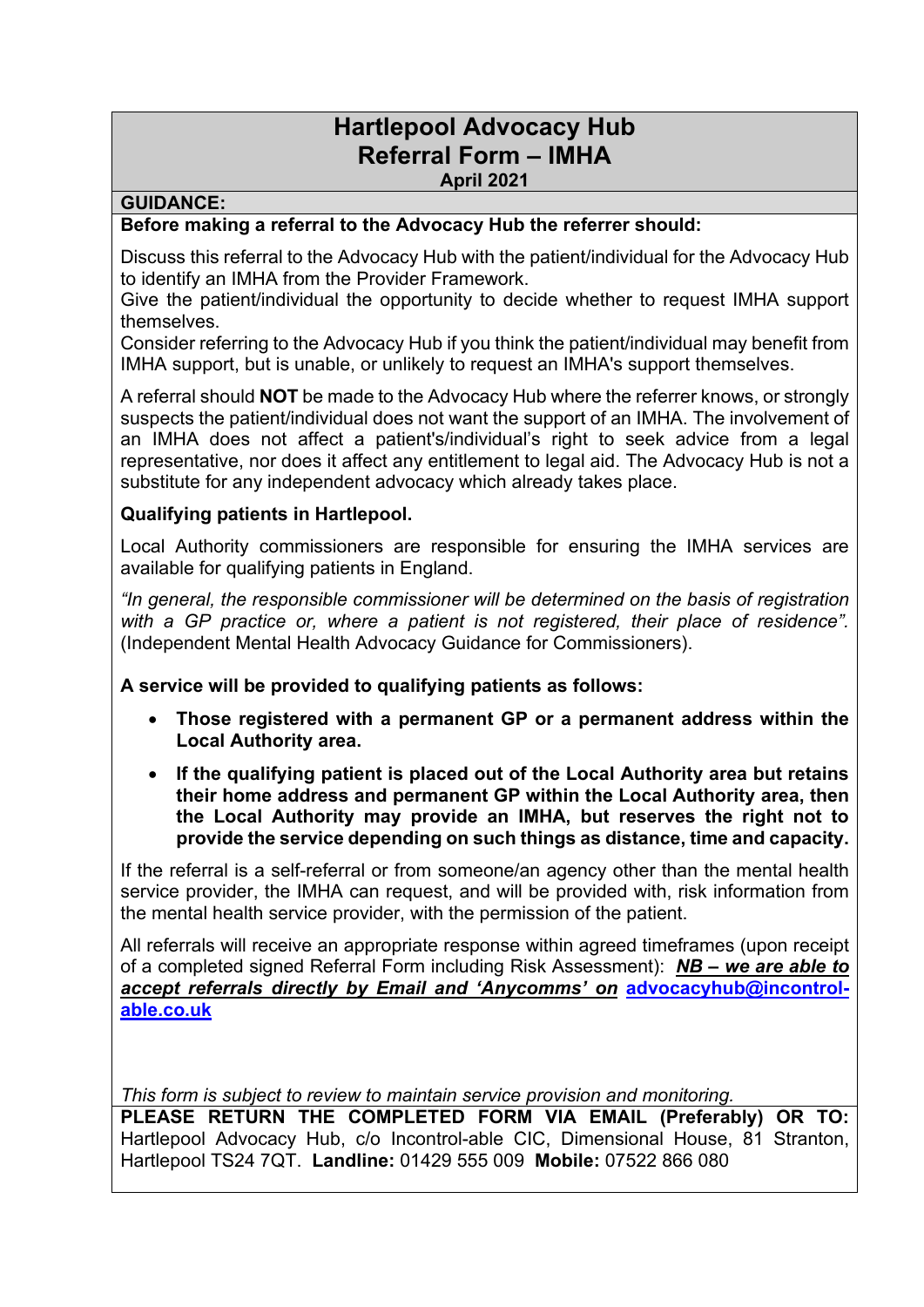| <b>SERVICE USER DETAILS:</b>                                                                |                                      |   |                                        |                                               |                                 |                                                                                         |  |  |  |  |
|---------------------------------------------------------------------------------------------|--------------------------------------|---|----------------------------------------|-----------------------------------------------|---------------------------------|-----------------------------------------------------------------------------------------|--|--|--|--|
| Name:                                                                                       |                                      |   |                                        |                                               |                                 |                                                                                         |  |  |  |  |
| Gender:                                                                                     | M                                    | F | $\circ$                                | DOB:                                          |                                 |                                                                                         |  |  |  |  |
| Permanent<br>Address:                                                                       |                                      |   |                                        |                                               |                                 |                                                                                         |  |  |  |  |
| Postcode:                                                                                   |                                      |   |                                        |                                               | Telephone:                      |                                                                                         |  |  |  |  |
| Current<br>Location:                                                                        |                                      |   |                                        |                                               |                                 |                                                                                         |  |  |  |  |
| Postcode:                                                                                   |                                      |   |                                        |                                               | Telephone:                      |                                                                                         |  |  |  |  |
| ETHNIC BACKGROUND (Please tick box that applies)                                            |                                      |   |                                        |                                               |                                 |                                                                                         |  |  |  |  |
| <b>White British</b>                                                                        | <b>Black/Black British (African)</b> |   |                                        |                                               |                                 |                                                                                         |  |  |  |  |
| <b>White Irish</b>                                                                          |                                      |   |                                        |                                               | Black/Black British (Caribbean) |                                                                                         |  |  |  |  |
| White (Other Background)                                                                    |                                      |   |                                        | <b>Black/Black British (Other Background)</b> |                                 |                                                                                         |  |  |  |  |
| Mixed: White/Black African                                                                  |                                      |   |                                        | Asian/Asian British (Bangladeshi)             |                                 |                                                                                         |  |  |  |  |
| Mixed: White/Black Caribbean                                                                |                                      |   |                                        | Asian/Asian British (Indian)                  |                                 |                                                                                         |  |  |  |  |
| Mixed: White/Asian                                                                          |                                      |   |                                        | Asian/Asian British (Pakistani)               |                                 |                                                                                         |  |  |  |  |
| Mixed: (Other Background)                                                                   |                                      |   | Asian/Asian British (Other Background) |                                               |                                 |                                                                                         |  |  |  |  |
| Chinese                                                                                     |                                      |   |                                        | <b>Other Ethnic Group</b>                     |                                 |                                                                                         |  |  |  |  |
| Any identified religious, cultural or spiritual needs?                                      |                                      |   |                                        |                                               |                                 |                                                                                         |  |  |  |  |
|                                                                                             |                                      |   |                                        |                                               |                                 |                                                                                         |  |  |  |  |
|                                                                                             |                                      |   |                                        |                                               |                                 | Are there any relevant risks that the IMHA should be aware of? (eg: behaviour, security |  |  |  |  |
| issues, exposure to infection). If yes please give brief details. If yes, please explain,   |                                      |   |                                        |                                               |                                 |                                                                                         |  |  |  |  |
| including any risk assessments i.e. FACE:                                                   |                                      |   |                                        |                                               |                                 |                                                                                         |  |  |  |  |
| <b>REFERRAL DETAILS:</b>                                                                    |                                      |   |                                        |                                               |                                 |                                                                                         |  |  |  |  |
| <b>YES</b><br><b>IS THIS A SELF-REFERRAL?</b><br><b>NO</b>                                  |                                      |   |                                        |                                               |                                 |                                                                                         |  |  |  |  |
| The IMHA service has a duty to ensure the safety of lone workers. In accordance with        |                                      |   |                                        |                                               |                                 |                                                                                         |  |  |  |  |
| the data protection act we reserve the right to speak to and request information from third |                                      |   |                                        |                                               |                                 |                                                                                         |  |  |  |  |
| parties regarding past and current risk. For further information please contact the IMHA    |                                      |   |                                        |                                               |                                 |                                                                                         |  |  |  |  |
| service.<br>IF THIS IS NOT A SELF-REFERRAL PLEASE PROVIDE DETAILS BELOW:                    |                                      |   |                                        |                                               |                                 |                                                                                         |  |  |  |  |
| Referrer:                                                                                   |                                      |   |                                        |                                               |                                 |                                                                                         |  |  |  |  |
| Role:                                                                                       |                                      |   |                                        |                                               |                                 |                                                                                         |  |  |  |  |
| Address:                                                                                    |                                      |   |                                        |                                               |                                 |                                                                                         |  |  |  |  |
|                                                                                             |                                      |   |                                        |                                               |                                 |                                                                                         |  |  |  |  |
| Postcode:                                                                                   |                                      |   |                                        |                                               | Telephone:                      |                                                                                         |  |  |  |  |
| Email:                                                                                      |                                      |   |                                        |                                               | Fax:                            |                                                                                         |  |  |  |  |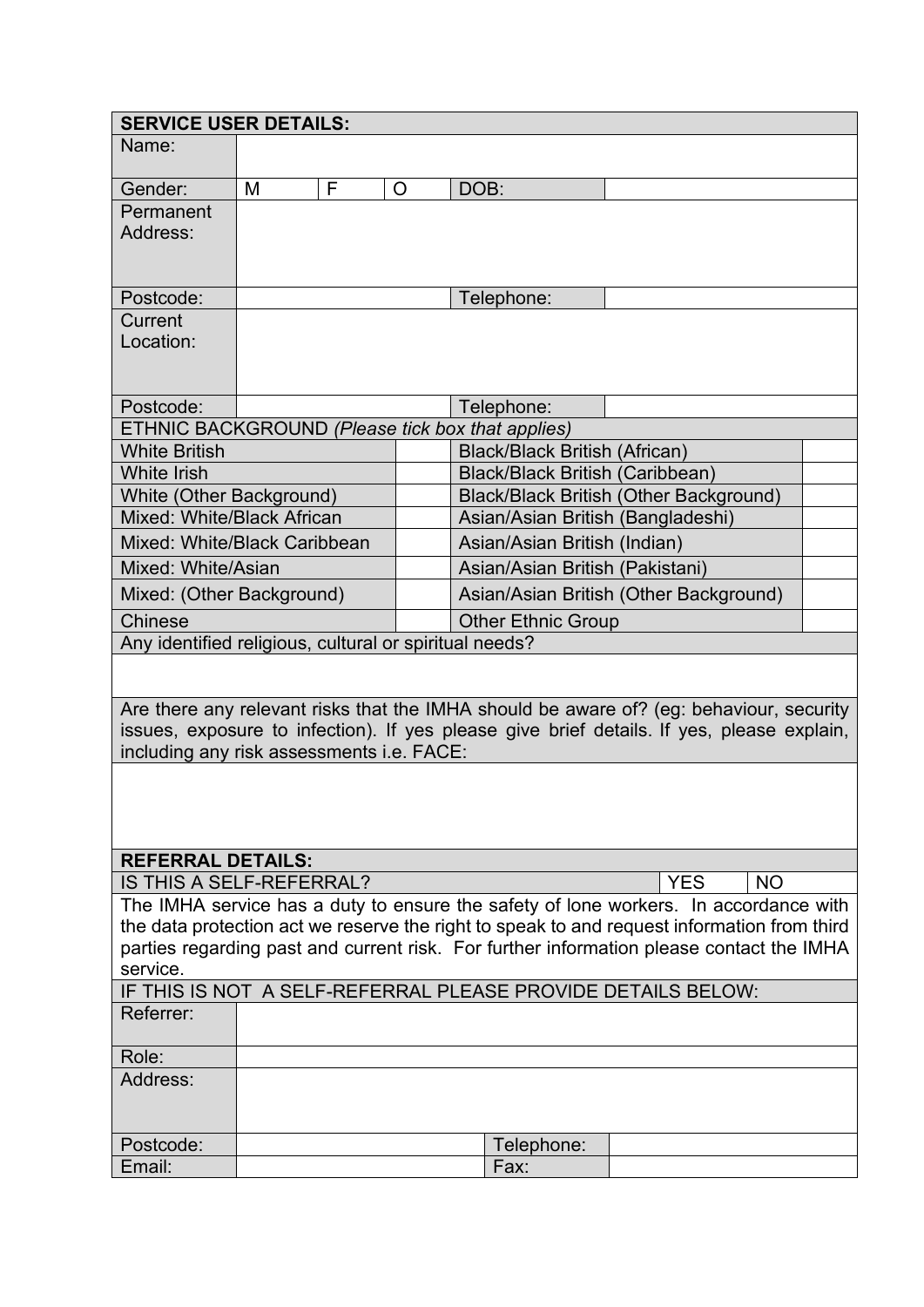| <b>QUALIFYING PATIENTS FOR IMHA - DETAINED PATIENTS:</b>                                   |            |            |            |           |  |                  |           |  |  |
|--------------------------------------------------------------------------------------------|------------|------------|------------|-----------|--|------------------|-----------|--|--|
| Is the person detained under the Mental Health Act?                                        |            |            |            |           |  | <b>YES</b>       | <b>NO</b> |  |  |
| Is the person subject to a Community Treatment Order (CTO)?                                |            |            |            |           |  | <b>YES</b>       | <b>NO</b> |  |  |
| Is the person subject to guardianship?                                                     |            |            |            |           |  | <b>YES</b>       | <b>NO</b> |  |  |
| Please state which section of Mental Health Act:                                           |            |            |            |           |  |                  |           |  |  |
| Date Section Commenced:                                                                    |            |            |            |           |  |                  |           |  |  |
| <b>QUALIFYING PATIENTS FOR IMHA - INFORMAL PATIENTS:</b>                                   |            |            |            |           |  |                  |           |  |  |
| Is the patient Informal and discussing the possibility of being<br><b>YES</b><br><b>NO</b> |            |            |            |           |  |                  |           |  |  |
| given section 57 treatment?                                                                |            |            |            |           |  |                  |           |  |  |
| BRIEF DETAILS OF THE SITUATION THAT REQUIRES IMHA INVOLVEMENT:                             |            |            |            |           |  |                  |           |  |  |
| ARE THERE ANY DEADLINES OR IMPORTANT MEETING DATES?                                        |            |            |            |           |  |                  |           |  |  |
|                                                                                            |            |            |            |           |  |                  |           |  |  |
| Is this a first referral?                                                                  |            | <b>YES</b> |            | <b>NO</b> |  | <b>NOT KNOWN</b> |           |  |  |
| <b>CONTACT DETAILS:</b>                                                                    |            |            |            |           |  |                  |           |  |  |
| Care                                                                                       |            |            |            |           |  |                  |           |  |  |
| Coordinator:                                                                               |            |            |            |           |  |                  |           |  |  |
| Address:                                                                                   |            |            |            |           |  |                  |           |  |  |
|                                                                                            |            |            |            |           |  |                  |           |  |  |
|                                                                                            |            |            |            |           |  |                  |           |  |  |
| Postcode:                                                                                  |            |            | Telephone: |           |  |                  |           |  |  |
| Email:                                                                                     | Fax:       |            |            |           |  |                  |           |  |  |
| <b>Current GP:</b>                                                                         |            |            |            |           |  |                  |           |  |  |
| Address:                                                                                   |            |            |            |           |  |                  |           |  |  |
|                                                                                            |            |            |            |           |  |                  |           |  |  |
| Postcode:                                                                                  | Telephone: |            |            |           |  |                  |           |  |  |
| Email:                                                                                     | Fax:       |            |            |           |  |                  |           |  |  |
| If the current GP is temporary please provide contact details of permanent GP:             |            |            |            |           |  |                  |           |  |  |
| <i>(i.e. due to hospital admission)</i>                                                    |            |            |            |           |  |                  |           |  |  |
| Permanent                                                                                  |            |            |            |           |  |                  |           |  |  |
| GP:                                                                                        |            |            |            |           |  |                  |           |  |  |
| Address:                                                                                   |            |            |            |           |  |                  |           |  |  |
|                                                                                            |            |            |            |           |  |                  |           |  |  |
|                                                                                            |            |            |            |           |  |                  |           |  |  |
| Postcode:                                                                                  |            |            | Telephone: |           |  |                  |           |  |  |
| Email:                                                                                     |            |            | Fax:       |           |  |                  |           |  |  |
| Responsible                                                                                |            |            |            |           |  |                  |           |  |  |
| Clinician:                                                                                 |            |            |            |           |  |                  |           |  |  |
| Address:                                                                                   |            |            |            |           |  |                  |           |  |  |
|                                                                                            |            |            |            |           |  |                  |           |  |  |
|                                                                                            |            |            |            |           |  |                  |           |  |  |
| Postcode:                                                                                  |            |            | Telephone: |           |  |                  |           |  |  |
| Email:                                                                                     |            |            | Fax:       |           |  |                  |           |  |  |